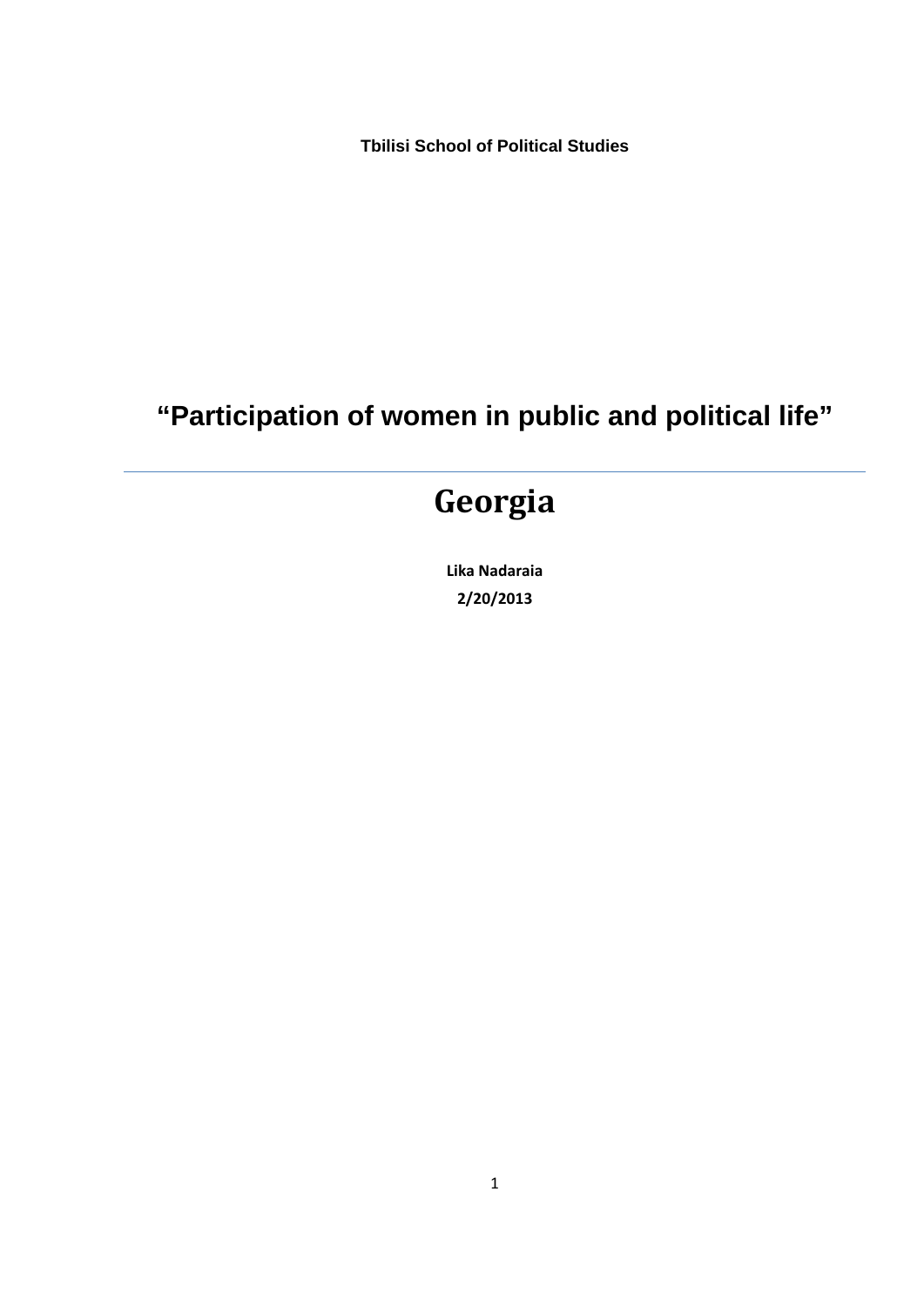This Report was developed on the basis of statistical data related to gender equality in Georgia and includes the findings and recommendations formulated in the framework of the National Workshop "Women participation in political public life in Georgia", organized by the European Institute for Political Studies, in partnership with "Tbilisi School of Politics", with the financial support of the Council of Europe. The workshop aimed to examine existing policies and practices related to gender equality in Georgia and assessed adaptations necessary to promote the participation of women in public and political life and gender equitable norms. The report represents an independent review conducted by the author and reflects author's opinion. The report contains information selected from other sources specified in the footnotes. The content of the report could be used with an accurate citation of the original source.

*Author: Lia Nadaraia, gender expert, director of the Women's Political Resource Center.*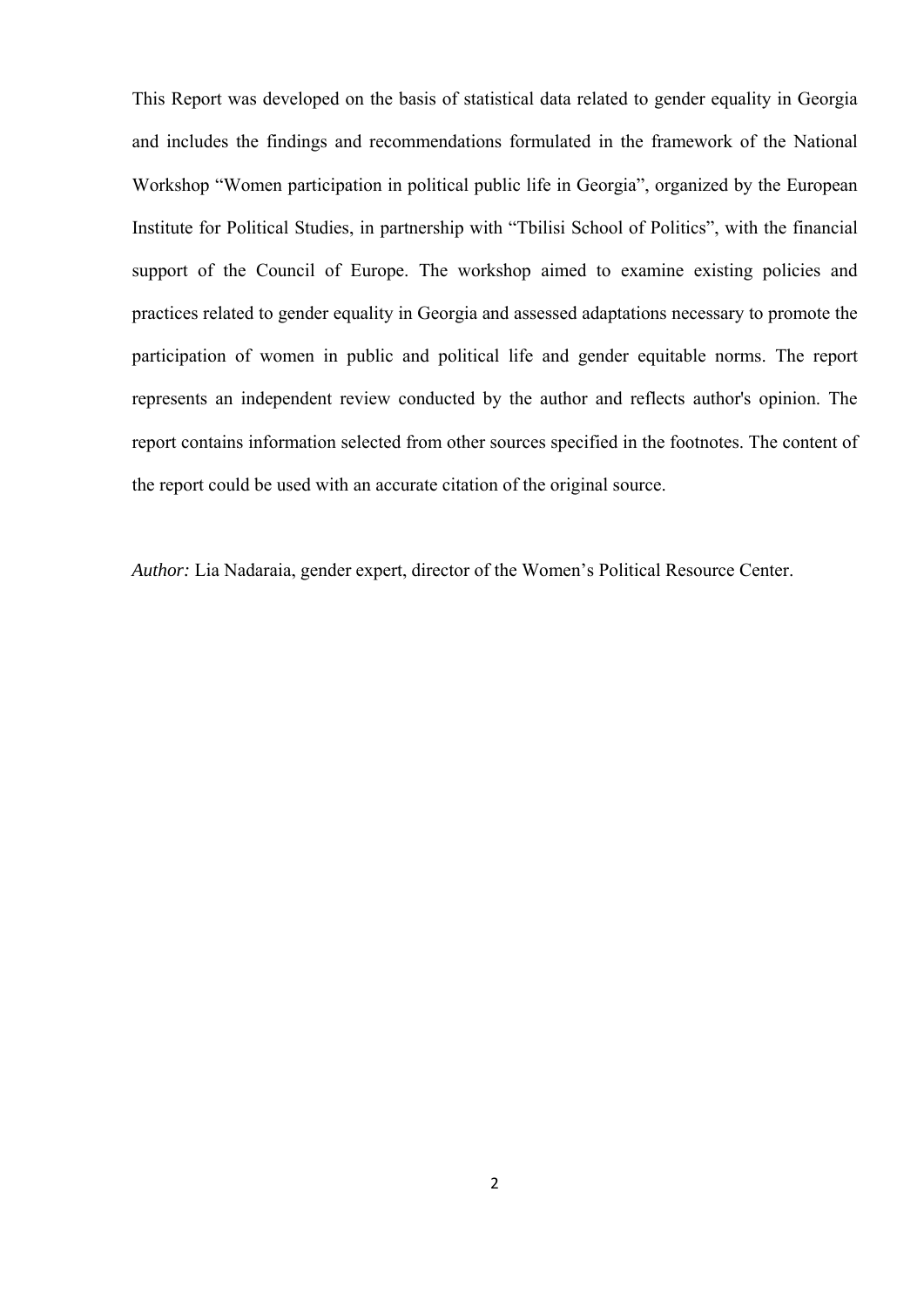# **TABLE OF CONTENTS**

| Enforcement of the Legal Framework in the Field of Gender Equality 18 |
|-----------------------------------------------------------------------|
|                                                                       |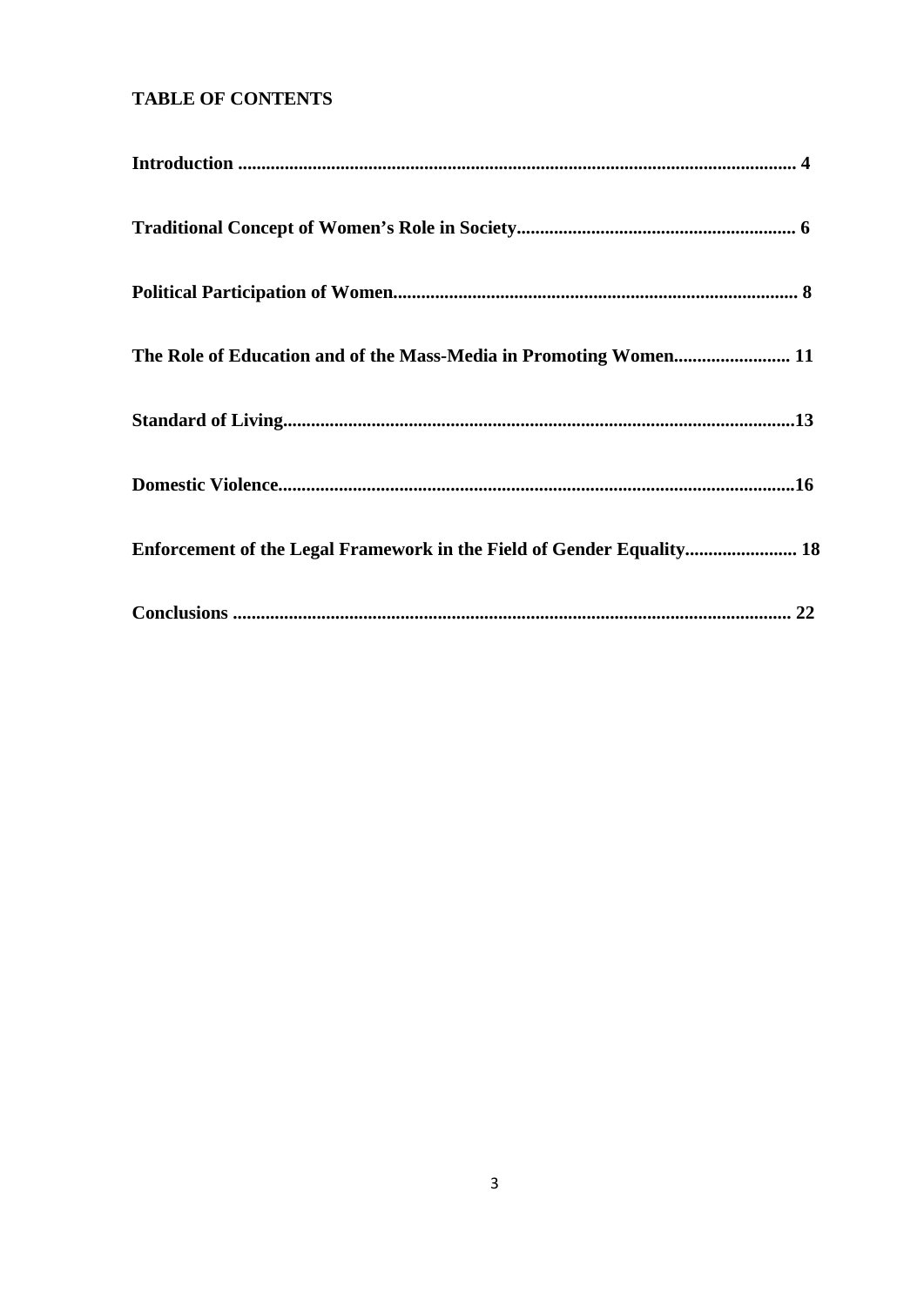#### **Introduction**

The Government of Georgia and civil society organizations have a history of making efforts to promote gender equality in the country. Since the proclamation of its independence, Georgia has worked for harmonization of the legislation with international and European standards, including the European provisions on equal opportunities and equal treatment for women and men.

The ratification of the Convention to Eliminate All Forms of Discrimination against Women  $(CEDAW)$ <sup>1</sup> in 1994 and the activities conducted by the Council of Europe stimulated promotion of women's status and equality between men and women in Georgia and provided comprehensive and solid legal framework for women's human rights and gender equality<sup>2</sup>. The legal framework helped Georgian Government to improve the situation in the field of gender equality. Also, set a solid basis for the civil society to ground its requests.

The Georgian government has passed a series of legislative acts to create institutional mechanisms, National Action Plans, and working groups to ensure the promotion of the participation of women in public and political life and gender equality. In March 2010, the Georgian Parliament enacted its Law on Gender Equality, which created a permanent Gender Equality Advisory Council and led to a National Action Plan for Gender Equality. Though, it should be mentioned that the endeavors undertaken by Georgia are not sufficient and do not ensure equal opportunities and equal treatment for women and men. The areas of concern still remain: women's representation in decision making and politics, women's economic status and the violence against women. However, all this must be seen against the larger political context.

<sup>1</sup> http://www.un.org/womenwatch/daw/cedaw/

<sup>&</sup>lt;sup>2</sup> European Convention for Human Rights : Article 4 – Prohibition of discrimination; Protocol No. 7, Article 5 – Equality between spouses; Protocol No. 12, Article 1 – General prohibition of discrimination; European Social Charter (Updated), 1996; Council of Europe's Convention on Action against Trafficking in Human Beings.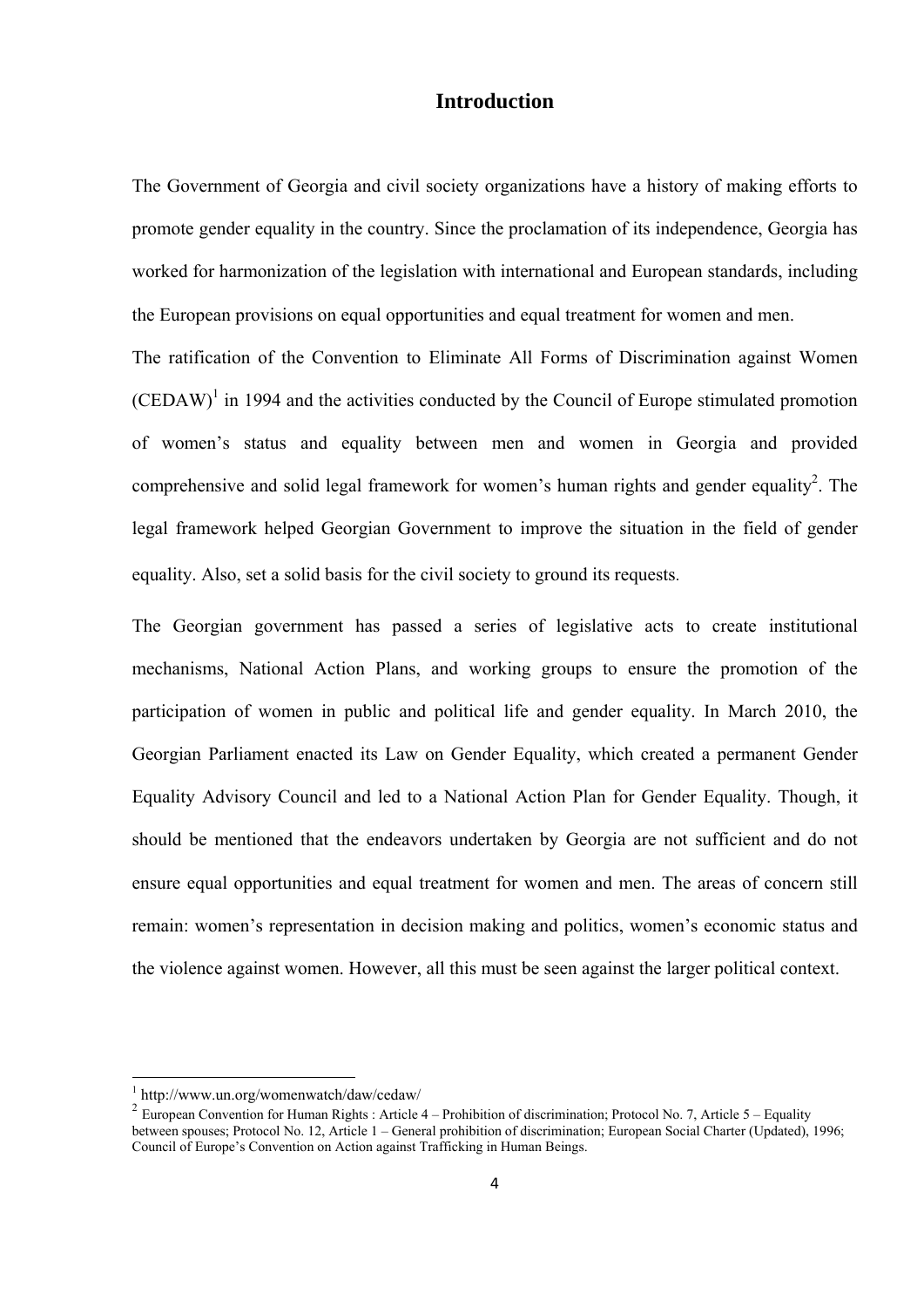For more than 20 years, Georgia has been struggling with the challenges and difficulties of the transition period, including two unresolved ethnic conflicts that have affected both women and men in Georgia, the high level of migration, unemployment and poverty.

Since 2003, after "Rose Revolution" the government of Georgia initially embarked on ambitious political and economic reforms, however, concerns have been raised over state‐supported limitations on political pluralism and violations of human rights. As for Georgian civil society, since 2003, it has lost much of its national influence due to political, social, and economic circumstances. UNDP's Georgia Program Country Action Plan summed it up: "the civil society sector is yet to become systemic and influence players in policy development and decision‐making. At the moment, the organizations lack concentration, capacity, and resources and often entertain donor driven interest<sup>3</sup>".

The Parliamentary elections 2012 in great extent have defined the level of democratic development of the country and its ability to form just society - for the first time, since the break from the Soviet Union, the ruling party was changed peacefully in Georgia and the majority of seats were won by the new oppositional power. These elections made Georgia closer to democratic governance and opened new opportunities for developing just society.

<sup>&</sup>lt;sup>3</sup> UNDP Georgia "Country Program Action Plan" 2011- 2015. Retrieved from: http://www.ge.undp.org/content/dam/georgia/docs/strategicdocs/cpap\_GE\_2011-2015.pdf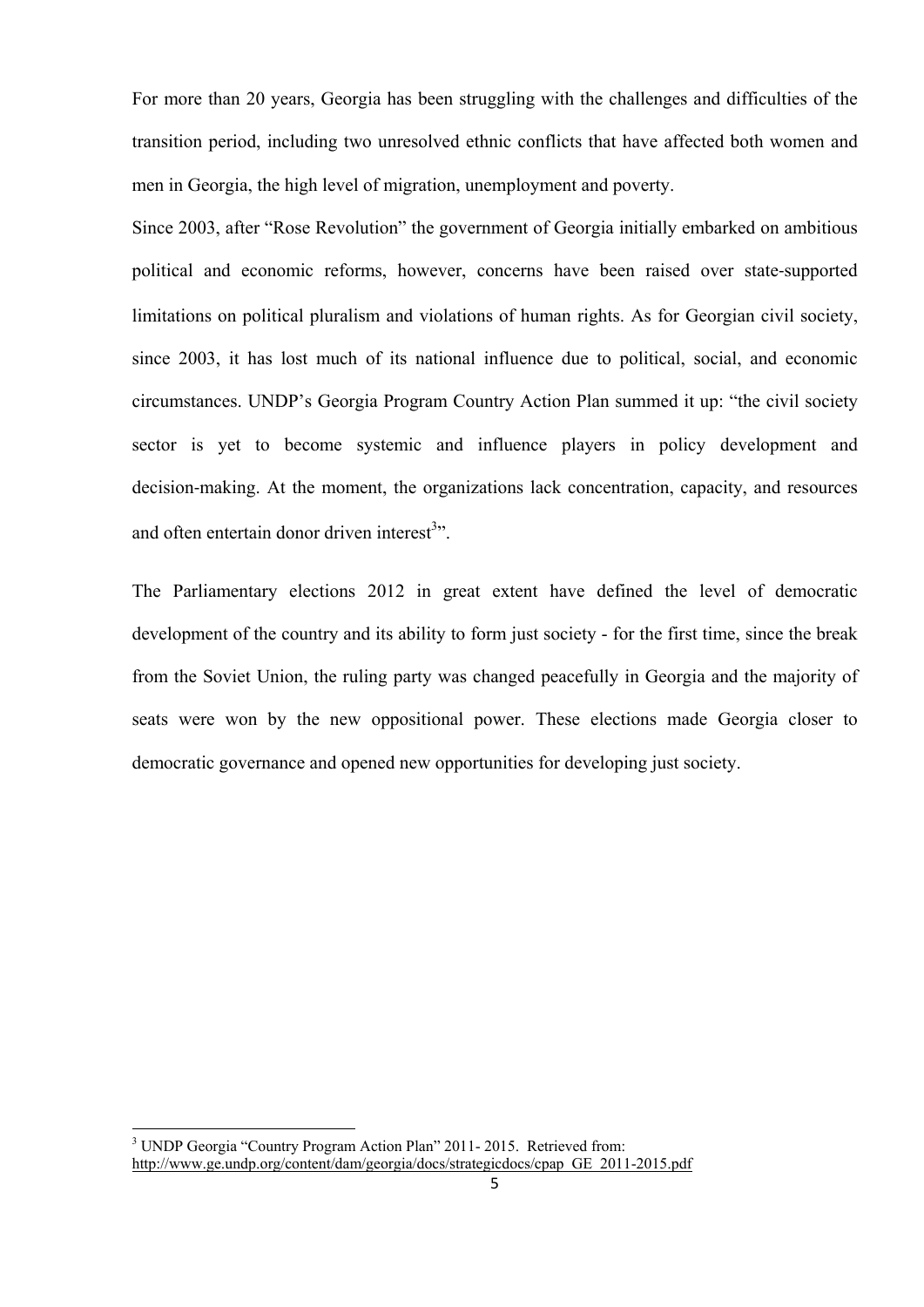## **Traditional Concept of Women's Role in Society**

Georgian social structure is very traditional and masculine with well-defined roles for men and women. Due to the existence of a hidden form of discrimination against women in a culture, the cult of motherhood and the myth of women's powerful influence in everyday life are promoted. The gender asymmetry is demonstrated in mentality-based public relations, double standards and sexism depriving women freedom and self expression. According cultural stereotyping, although "Georgian woman" possesses the biological body, she still cannot be considered as a biological creature because unlike the men and the women of other nationalities and unlike the human beings in general, she is not subject to the biological needs. Besides, her aliveness is limited to the reproduction, which defines an essence of the "Georgian woman<sup>4</sup>".

Gender relationships in Georgia, till the middle of 1980s, have been developed under the influence of dominating ideology in the common for all Soviet republics. This ideology propagated equality of rights and women's participation in all the spheres of social life. But everything remained on the theory level. Meanwhile, patriarchal traditions continued to rule on the level of family relationships: the man is the head of the family, protector and supporter for the woman, who bring up the children and runs the household<sup>5</sup>.

The normative roles are strongly attached to gender, and there are quite different forms of behavior expected of men and women. Traditionally women are not expected to drink strong alcohol, smoke tobacco, have premarital sex, or live separately from her parents, to be decisionmakers inside the family or be breadwinners, though Georgian women are entitled to education and work as men.

The ideal woman is to be shy, virtuous, noble, charitable, delicate and obedient wife, good housewife, a good mother, patient, caring and diligent person. The characteristics as braveness, independence, intellectualness, self-esteem and self-will are not being value for women<sup>6</sup>.

Even today, there is a lack of awareness and understanding of the concept of gender equality. This lack of awareness as well as the denial of any problems on many different levels hampers

weret<br><sup>4</sup> Ani Chankotadze. Retrieved from: http://www.gwi-boell.de/downloads/cultural\_stereotypes.pdf

<sup>5</sup> Culture of Georgia, History, People. Retrieved from: http://www.everyculture.com/Ge-It/Georgia.html

<sup>&</sup>lt;sup>6</sup> Ani Chankotadze. Retrieved from: http://www.gwi-boell.de/downloads/cultural\_stereotypes.pdf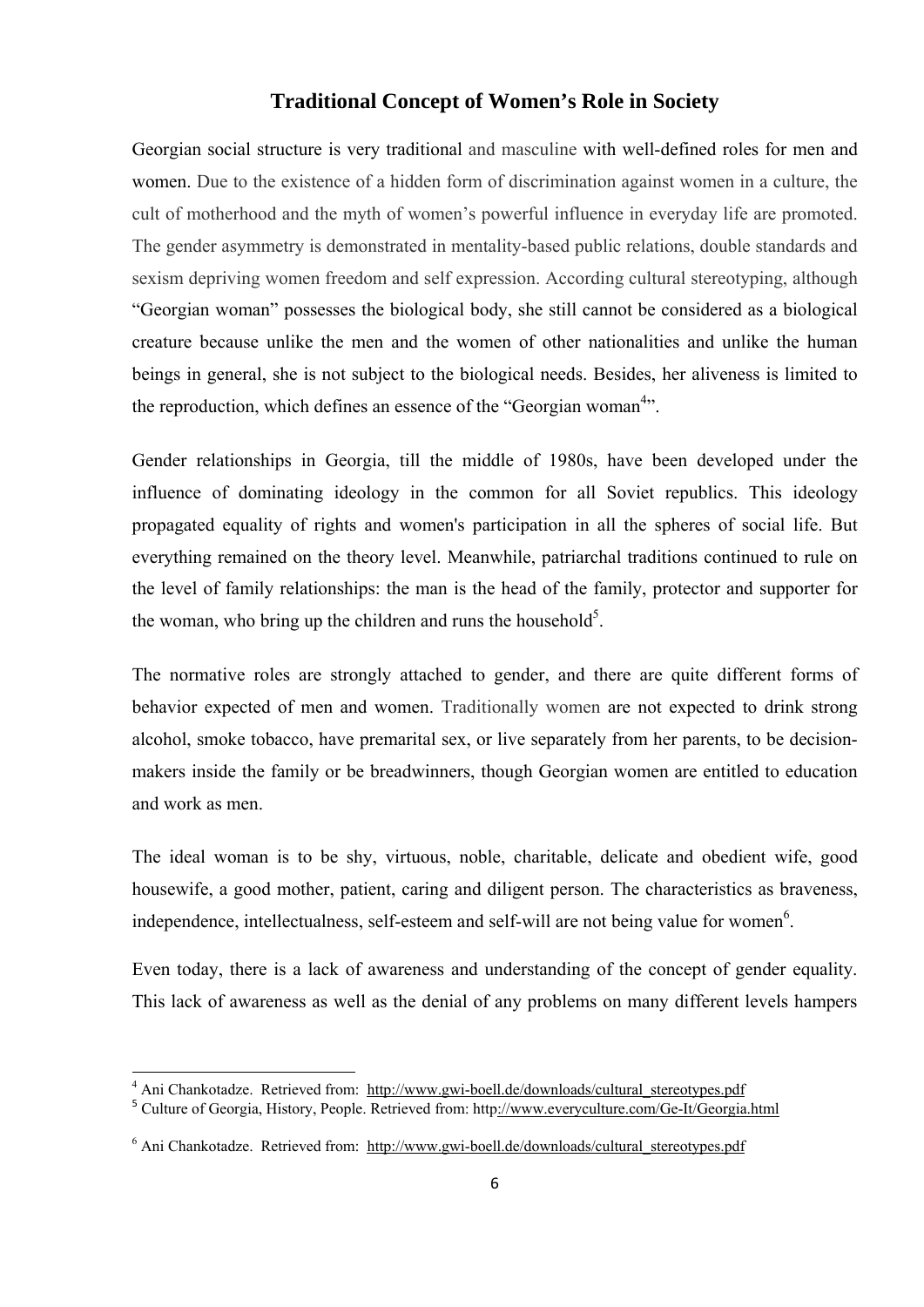the development process<sup>7</sup>. There is strong assumption that discrimination based on sex does not exist in Georgia, thus as long as the human rights of women are not violated, no special measures are required.

According to the Georgian Constitution: "Citizens of Georgia are equal in social, economic, cultural and political life regardless of national, ethnic, religious or language origin. According to universally recognized principles and norms of international law all have the right to develop their culture freely without any discrimination and interference. They may use their language in private and public life.<sup>8</sup>"

However, in today's Georgia, where democracy and a market economy are still at the stage of formation, realization and implementation of social, economic and cultural rights acquire a special importance for the most vulnerable social groups of the society, including women.

<sup>7</sup> Wendy Harcourt. (2011). Gender Equality and Development Effectiveness. Retrieved from: http://csoeffectiveness.org/IMG/pdf/report\_on\_gender\_equality-2.pdf

<sup>&</sup>lt;sup>8</sup> Georgian Constitution. http://www.parliament.ge/index.php?lang\_id=ENG&sec\_id=68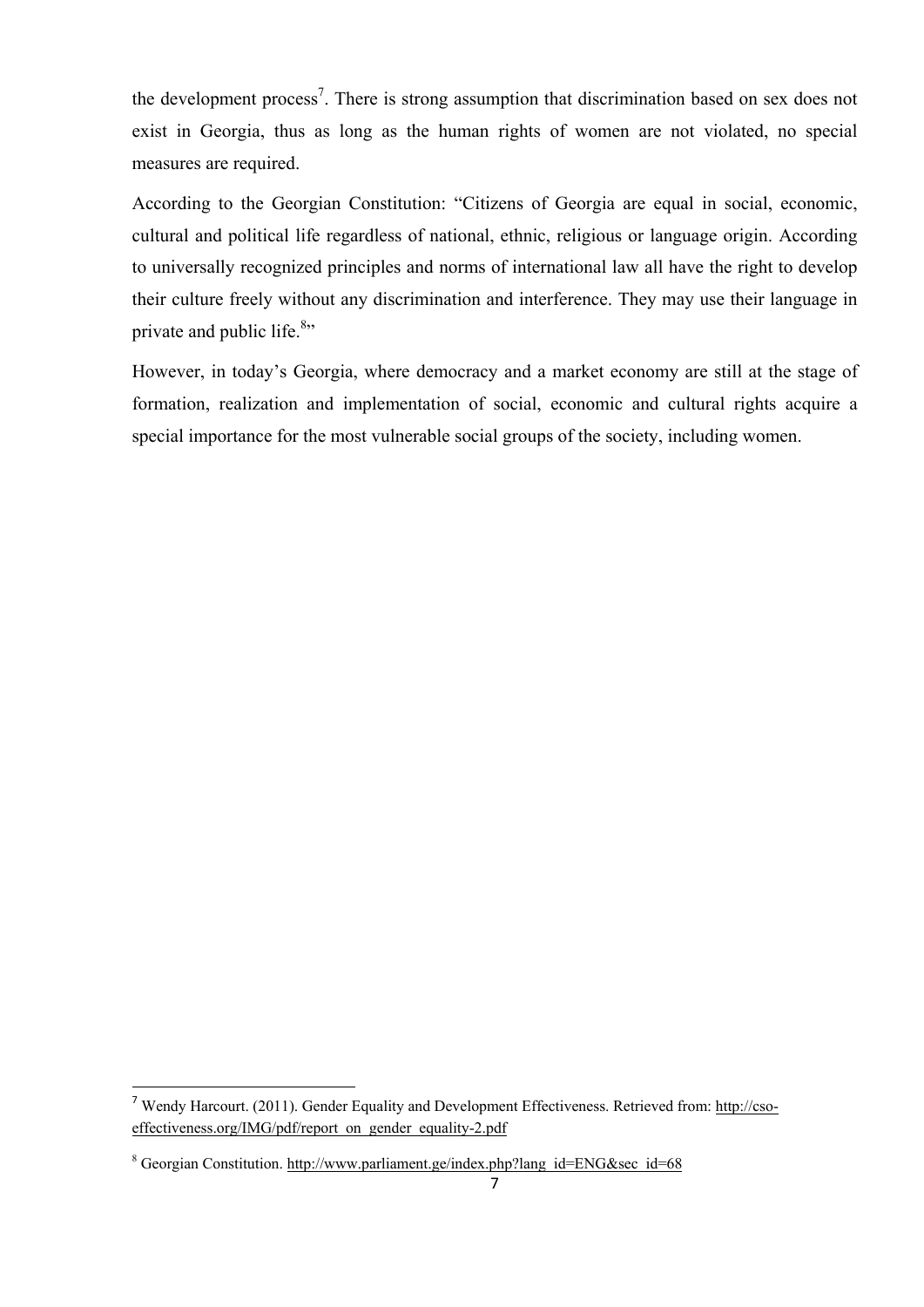## **Political Participation of Women**

Georgia legislation recognizes equality of men and women in the implementation of civil and political rights. However, only a small number of women occupy political positions in real life. Women's low political participation can be partially explained by cultural gender stereotypes that place women and men in different societal roles. Today women encounter conservative role models, with little understanding and appreciation for their ambitions beyond being wives and mothers. More specifically, different studies of public values showed that Georgian men and women seldom view women as politicians<sup>9</sup>.

It should be pointed that women's representation in politics has substantially decreased in Post Soviet era – the backward tendencies were manifested trough women's participation at all levels of political decision-making: throughout the Transformation Period (1991-20012) women constituted just 6 % of Georgian Parliament, only exception was after "Rose Revolution", when 9.4% women were elected in the Parliament. The highest representation of women in the local governance was 12.8% in 1998; in the local governance women's representation decreased up to 11% for 2010.

Interconnected psychosocial, political, institutional and economic issues limit women's engagement in decision-making and political life more generally. For example, shifting gender roles have affected how men and women deal with new realities, relating to burdens and opportunities for participation of both genders. Political divisions within society also pose barriers, in addition to a lack of consistent political will, institutional capacity, and coordination among key stakeholders. Finally, economic conditions can promote a vicious cycle, hindering participation while the lack of political voice also serves as a key obstacle to efforts that address this marginalization.

Studies on Georgian political parties showed that till now there was no genuine political force that is entitled to promote women-related issues and gender balance in decision-making. The political leadership, as well as governing institutions had no vision on significance of gender

<sup>&</sup>lt;sup>9</sup> Sumbadze, N. Retrieved from: http://www.ipseng.techtone.info/files/9213/4245/8172/Taobebi\_da\_Girebulebebi\_-\_Book\_1.pdf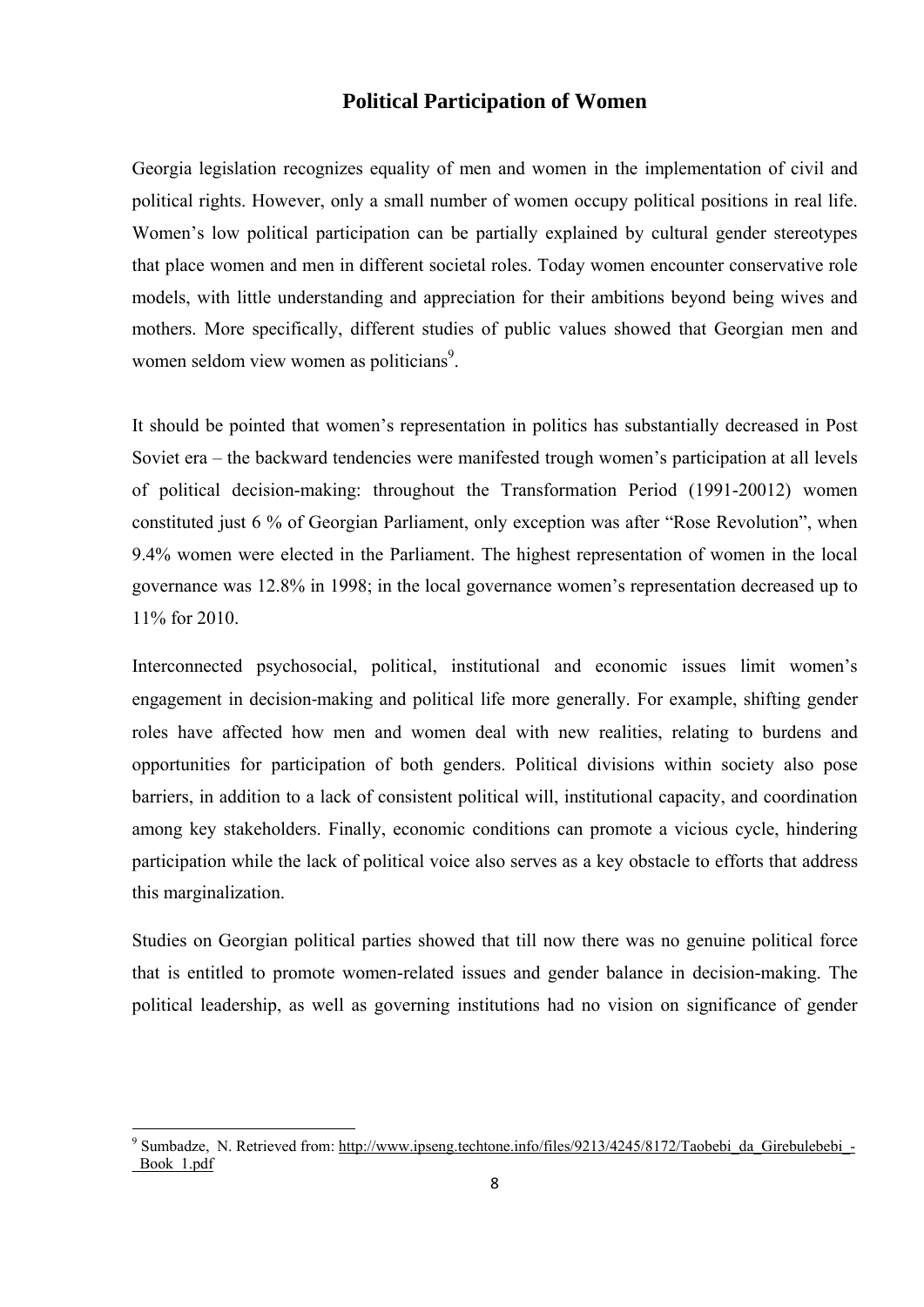equality, as important precondition for sustainable development of the country and democracy as a whole $10^{-10}$ 

 It should be mentioned that several political parties have formed women's caucuses: "Industry Will Save Georgia", "Labor Party of Georgia", "New Rights", and "Christian Democrats". But these caucuses mainly focused their activities on charity. It can be explained by the level of political culture and discourse in Georgia: even at the highest echelons of government and legislative representation. There are no institutionalized training programs established by political parties for promoting women's leadership.

On their part, women's nongovernmental organizations carried activities to promote women's representation - from the beginning of 1999 by initiative of women's NGOs number of women's political networks were formed that put a pressure on the Government and political forces.

In 2001- 2008 women's political networks presented to the parliament four different legislative recommendations that were directed to increase women's representation in political sphere – these recommendations in different manner demanded introduction of quotas for women in political parties. Unfortunately, all these attempts failed<sup>11</sup>.

Though, it should be mentioned, that openly discriminating public discourse begins to change in lately. It is evident that women's representation in politics is better promoted in society and media.

The Parliamentary Elections 2012 can be considered important for women's representation in politics of Georgia. This was stimulated by several factors: the international community (especially CEDAW recommendations<sup>12</sup>) became more demanding and urged Georgian government to implement gender equality in political decision making, as Georgia is on the last place by its gender index in OSCE region $13$ . Women's organizations became better coordinated and challenging political establishment. The government - more responsive to gender equality

<sup>&</sup>lt;sup>10</sup> Women's Political Resource Center. http://www.wprc.org.ge<sup>11</sup> Women's Political Resource Center. http://www.wprc.org.ge

<sup>&</sup>lt;sup>12</sup> Concluding comments of the Committee on the Elimination of Discrimination against Women: Georgia. Retrieved from: http://www.un.org/womenwatch/daw/cedaw/cedaw36/cc/Georgia/0647834E.pdf

<sup>&</sup>lt;sup>13</sup> Global Gender Gap Index 2011 http://www3.weforum.org/docs/GGGR11/GGGR11\_Rankings-Scores.pdf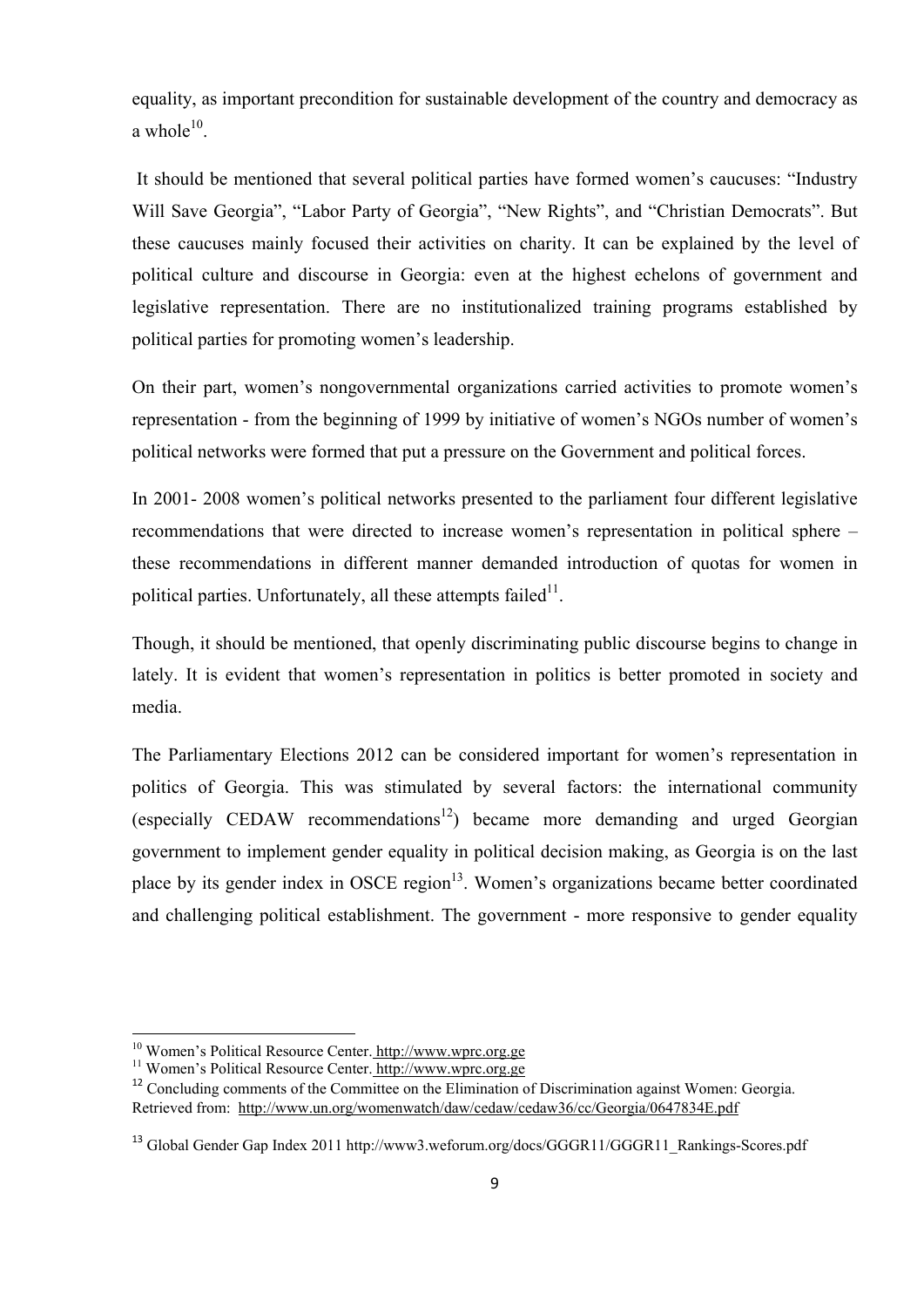issues – in 2012 introduced affirmative amendment to the Electoral Law: the additional financial support to the political parties that have  $20\%$  of women on their party lists<sup>14</sup>.

This caused the change in the rhetoric's of political parties concerning gender equality and women's representation in politics and resulted in better gender balanced political party lists: altogether 16 political parties nominated 731 women, among 2320 candidates for the Parliamentary elections. As a result, 18 women won the parliamentary seats what constitutes 12% out of 150 seats. From 77 mandates of the party lists 11 were won by women, from 73 districts mandates 7 were won by women<sup>15</sup>.

For the first time women were able to win districts in such numbers, as one mandate system is unfavorable for women to be elected. At the moment there are 16 (10.6%) women MPs. 2 women, former MPs were appointed to the executive government on the high positions - the Minister of the Foreign Affairs and the Minister of Justice. There is one more female minister in the new established Government – the Minister of Environment. Altogether in the Government of Georgia on the highest positions there are 15.7% of women, on the deputy level – 24%.

As for other forms of political participation include voting, civil disobedience, media campaigns, etc. which can be coordinated by individuals, through communities, through civil society, and other channels, women's participation is quite high. Women are well represented in civil society and media, though it differs from region to region. The lowest participation can be observed in rural arias populated by IDPs and ethnic minorities, Azeri and Armenian population.

 $\frac{14 \text{ http://www.parliament.get/index.php?lang=en}}{$ 

<sup>&</sup>lt;sup>15</sup> http://www.cec.gov.ge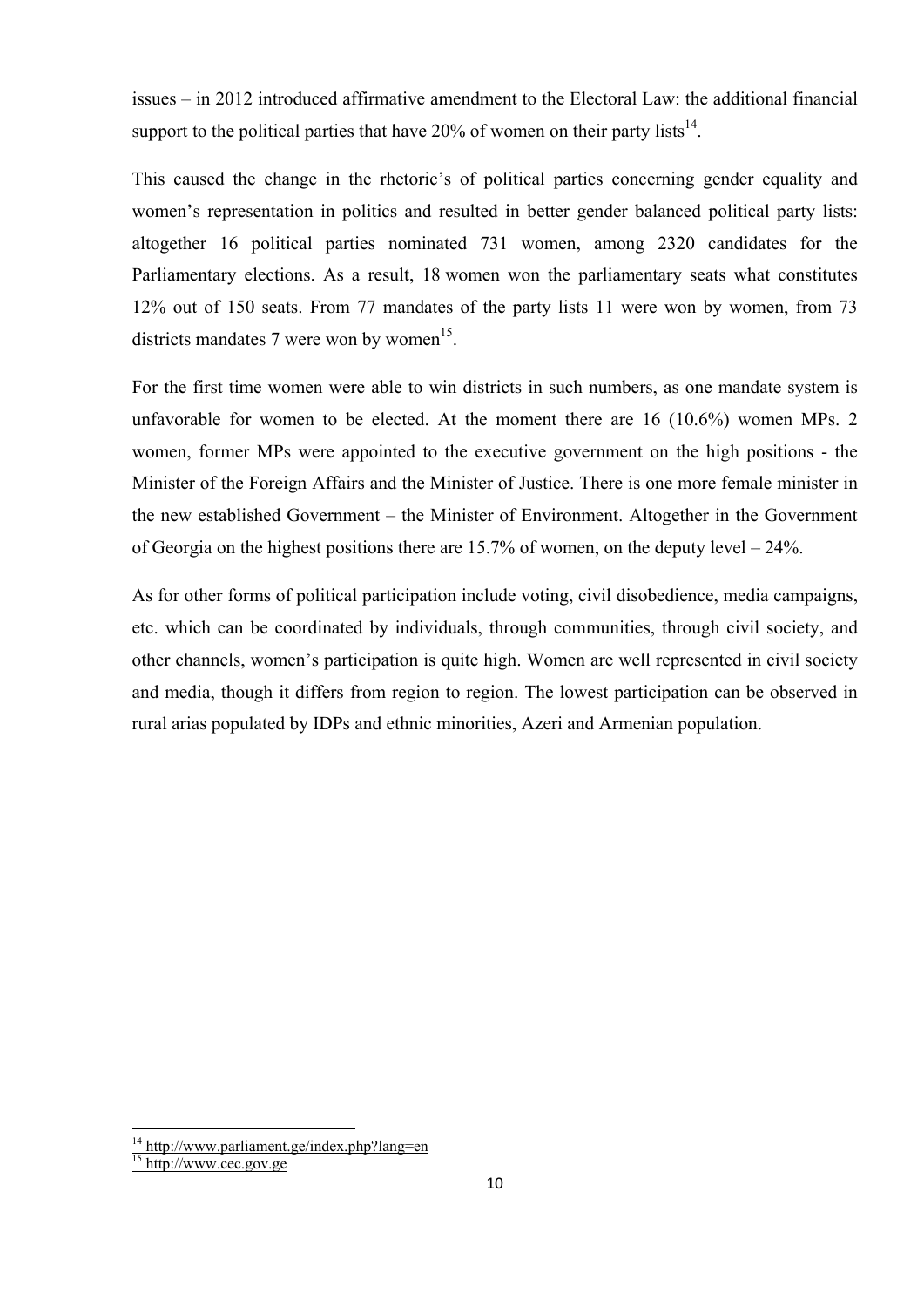#### **The Role of Education and of the Mass-Media in Promoting Women**

Georgian culture highly values education. The country has high literacy and primary and secondary school enrollment rates for both males and females<sup>16</sup>. The current school system in Georgia is structured as follows: primary school— grades one to five, basic classes—grades six to eight, and secondary school—grades nine to twelve. According to data from 2008, the net enrollment rate for primary schooling (98.7%) is higher than the rates for basic and secondary  $(80.8\%)$  levels<sup>17</sup>. However, the patriarchal culture is still influential as one study found that parents would still prefer to send their male child to school if they could not afford to send all their children<sup>18</sup>. While slightly more women than men are enrolled in postsecondary institutions<sup>19</sup>, this is likely due to men being able to find work more easily after secondary or vocational school.

The considerable differences between the status of men and women and prescribed roles in society still are reinforced by the education system and Mass Media. Though women in Georgia are active in civil society, participate in the workforce, and are enrolled in tertiary education at relatively equal or even slightly higher rates than men, they remain expected to be the primary caretakers of children and of the household and have a limited role in the household decisionmaking process. Men, on the other hand, are expected to be visible in the public sphere and the primary breadwinners for the household, and generally serve as the principal decision makers of the family.20These expected roles - additional hinder career advancement and other personal fulfillment of women<sup>21</sup>, are promoted by lack of gender-equitable education system and mass Media.

Georgian Ministry of Education and Science officials, appear to lack a complete understanding of gender inequalities that exist in Georgia and their related consequences. In order to design

<sup>&</sup>lt;sup>16</sup> According to data from 2008 and 2009, adult literacy rates for both males and females are over 99%, and net primary school enrollment rates are around 99.7% for males and 97.6% for females, while net secondary school enrollment rates are around 82.4% for males and over 79.2% for females. World Bank Group website (2011). World data Bank: Georgia. Retrieved from: http://databank.worldbank.org/ddp/home.do

 $17$  World Bank Group website (2011).

<sup>18</sup> Sumbadze, N. (2008). *Gender and Society: Georgia*. Tbilisi: Institute for Policy Studies.

 $19$  Women represent 56.5% of students in bachelor's programs and 55.3% of students in master's programs. Sumbadze, N. (2008).

<sup>&</sup>lt;sup>20</sup> Erste Foundation website. (n.d.). Interview with Nino Tchogoshvili and Lali Pertenava on their research in Georgia. Retrieved from: http://erstestiftung.org/gender-check/georgia-nino-tchogoshvili-and-lali-pertenava/ 21 Duban, E. (2010, June). *Gender Assessment USAID/Georgia*. DevTech Systems, Inc.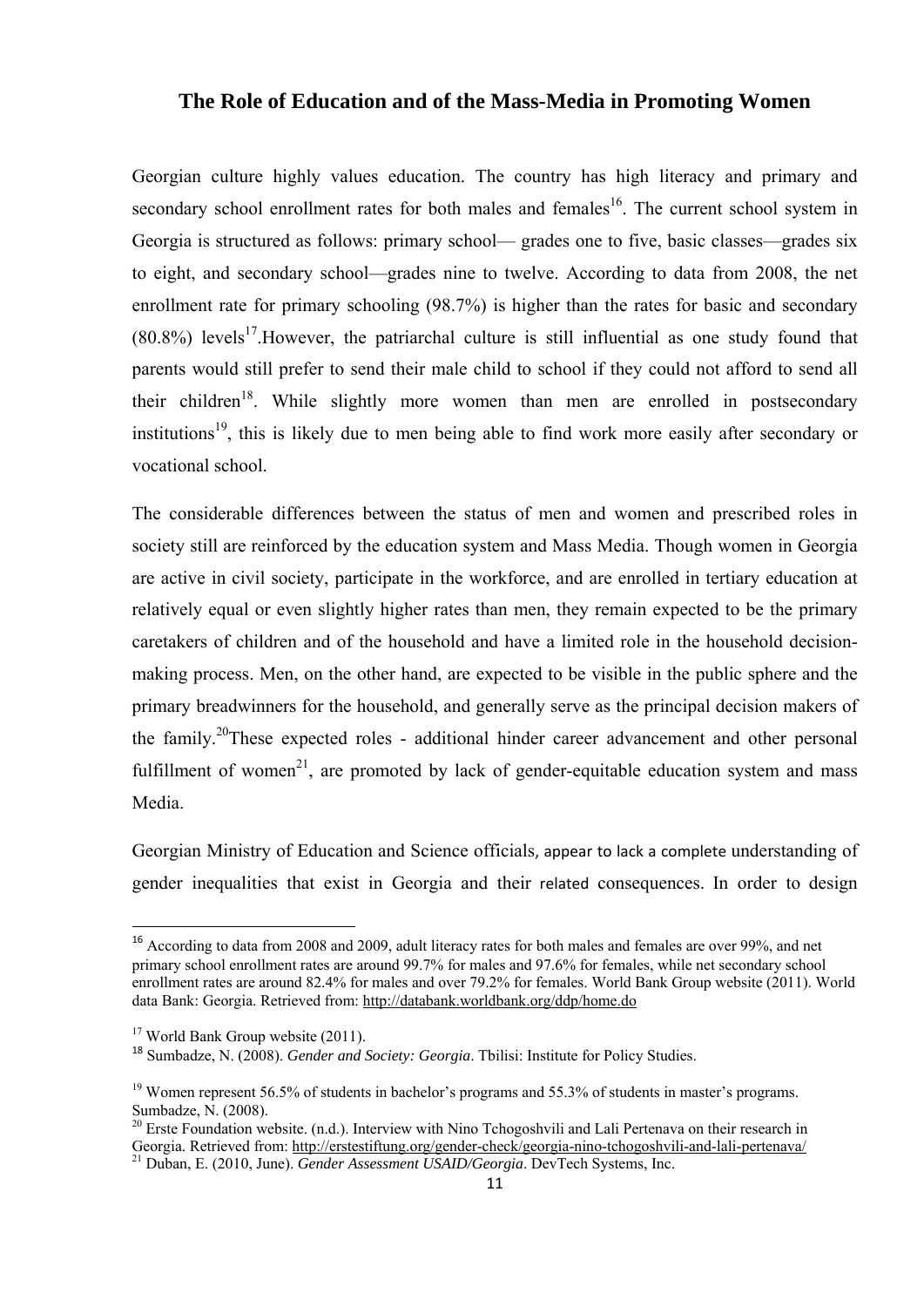gender-equitable teaching process, curricula and textbooks, as well as encourage girls to enter non-traditional fields of study, the education system must develop a deeper understanding of what gender norms and stereotypes exist in Georgia and how they may be perpetuated through teaching. In big majority the scholars, teachers and school administrators are lacking gender sensitive training on a yearly basis are reproducers of discriminatory norms.

The situation is similar in terms of work of Mass Media, though broader public awareness is vital to the promotion of gender equality and women's role in society. The lack of acknowledgement of women's rights By Georgian Media and coercing traditional norms continue to prioritize men and limit opportunities for women. In spite recommendations of international organizations  $(CEDAW)^{22}$  and pressure from civil society organizations Georgian Media remains reluctant to promote change in Gender norms.

<sup>&</sup>lt;sup>22</sup> Concluding comments of the Committee on the Elimination of Discrimination against Women: Georgia. Retrieved from: http://www.un.org/womenwatch/daw/cedaw/cedaw36/cc/Georgia/0647834E.pdf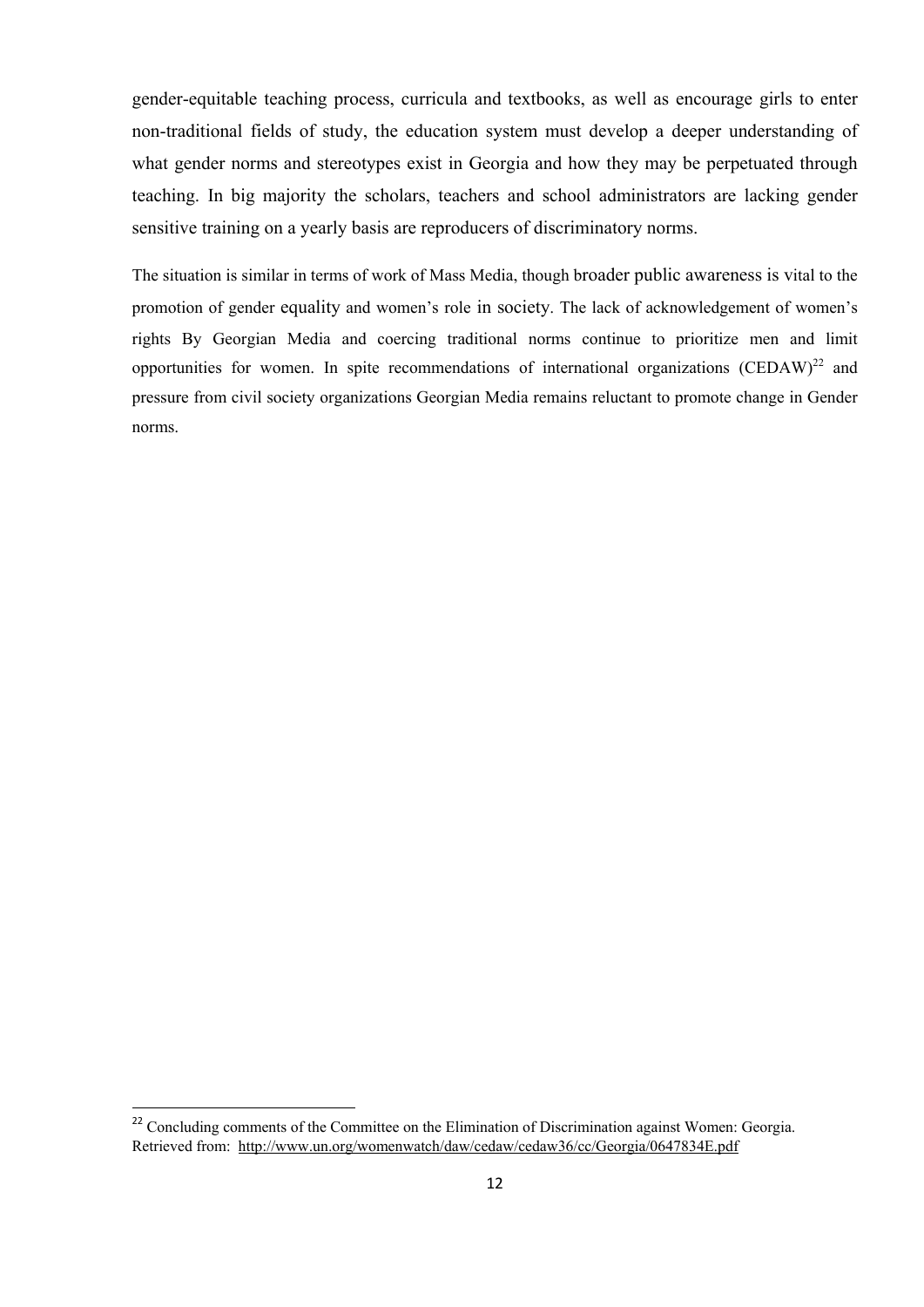#### **Standard of Living**

The economic and social situation in the country is quite critical with high level of unemployment and poverty among population. Despite significant economic growth in the last decade, with GDP growth in the 9–12% range in 2005–07, and 6.8% GDP growth in 2011, Georgia is still considered a developing country according to the International Monetary Fund's World Economic Outlook Report<sup>23</sup>. Georgia's GDP per capita in 2011 was \$5,491 (112th in the world), very similar to countries like Guatemala, Sri Lanka, Angola or Jordan. About 11% of the Georgian population remains poor according to World Bank's standards $^{24}$ .

Unemployment has been a persistent problem in Georgia ever since the country gained independence in 1991. According to the National Statistics Office of Georgia<sup>25</sup>, unemployment rate stood at 15.9% in 2011. This is by far the highest level among the former Soviet Union countries. However, this figure does not reflect the vast discrepancies between urban and rural areas of the country. The methodology used to keep track of unemployment produces relatively low unemployment rates for rural areas (4.8%). By contrast, the average unemployment rate in cities is 26%, while in Tbilisi unemployment is reported to be reaching 40%. Unemployment rate among women is slightly lower 15.1%, when average unemployment rate for men is 16.7%. Foreign aid plays a prominent role in Georgia's annual budget. More than US \$1.5 billion (approximately GEL 2.1 billion) were delivered annually by donors between 2009‐12. The state's annual budget in each of those years was 6.75, 6.97, 7.35 and 6.6839 billion  $GEL^{26}$ .

In addition, foreign direct investment has significantly declined in Georgia since the late-2000s global recession, not least due to conflict in the country. Since the 2008 war, inflation has risen substantially and the country is facing problems in generating revenue. Georgia has also suffered substantial damage to infrastructure from the 2008 war and has had the burden of needing to provide for several thousand IDPs from conflict areas. With all of Georgia's challenges, perhaps it's greatest —especially according to the Georgian people— is to create jobs.

Economic reforms, and entering new market economy, depreciated of the staff salaries have generated intense dislocation, creating large numbers of un- and underemployed. These dire conditions have pushed hundreds of thousands of Georgians to look for work in other countries

<sup>&</sup>lt;sup>23</sup> Georgia Country Report. Retrieved from: http://www.gfmag.com/gdp-data-country-reports/269-georgia-gdpcountry-report.html#axzz2ZU1NgMOa

<sup>&</sup>lt;sup>24</sup> World Bank Group website (2011).

<sup>25</sup> National Statistics Office of Georgia. www.geostat.ge

<sup>&</sup>lt;sup>26</sup> Ministry of Economic and Sustainable Development of Georgia. http://www.economy.ge/en/georgian-economicoutlook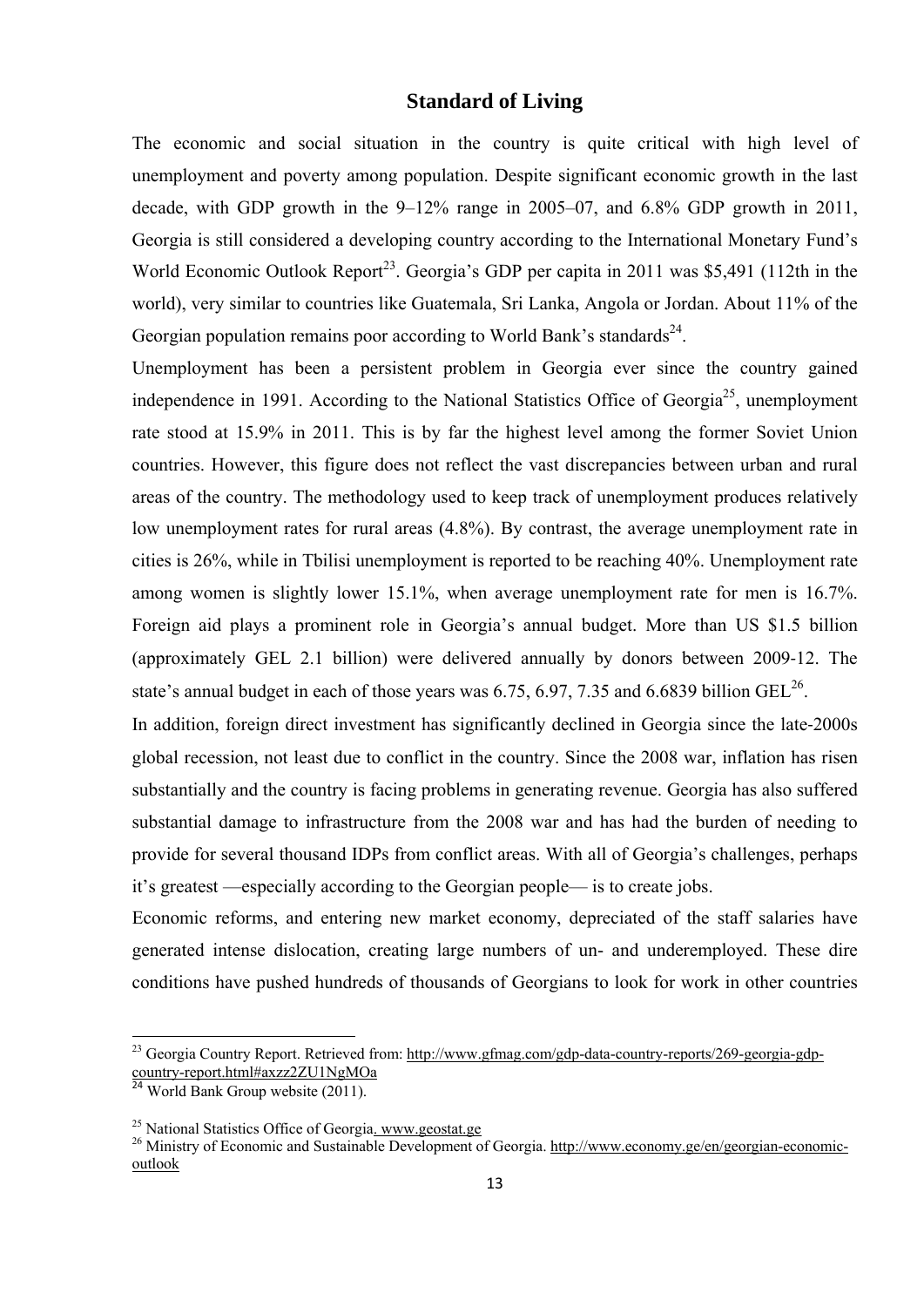over the past 18 years. Ethnic majority departed abroad as labor emigrants in order to save their families from famine. According to the census 2002, 78.4% of emigrants left the country mainly to improve their living standards. Noticeably, in 1995-1998, the whole Georgian population despite of ethnicity became involved in the migration flows. The scales of temporary migration were increasing from year to year and labor migration became one of the active economic determinants of the country. As there are hardly any legal opportunities for labor migration from Georgia, these migration processes are basically irregular.

Female economic migration abroad had raised with the job placements abroad usually incompatible with professional qualifications, leading to a devaluation of women's labor and deprivation of any guarantees of social or legal protection $2^7$ .

On another hand, while the transition has taken a heavy toll on both women and men, women have found strategies to cope with it. Considering their background and work experience in such traditional female professions as education and health care, women easily became active in civil society by establishing and joining volunteer organizations and addressing a variety of social issues that are important for women, men and children. Although women started undertaking a number of roles in society, this new activism could not change their status in the family and society. This period witnessed the birth of a number of women's NGOs. Today, there are 200 officially registered organizations, out of which 80 are active throughout the country. Women's rights defenders have won some victories, however, their activism has been fragmented and, unfortunately, the women's movement has failed to consolidate into strong organizations, prepare effective initiatives, and communicate its concerns to the broader public.

Still, there is substantial disparity in the traditional female and male professions in Georgia: the traditional professions for women are considered education and health care. And indeed, the employment rate of women in education system is prevailing 6 times the employment rate of men, though power hierarchy remains male dominated. In the healthcare system female doctors constitute 66, 9%, as for men - the percentage of male doctors is 31.1%, there have been significant and notable differences between the level, and avenues, of participation of men compared to women. More generally, women and men have dealt with economic hardship differently, with men often being more psychologically vulnerable, as reaction to unemployment and to social welfare problems. It has been more difficult for aged men to psychologically come to terms and cope with poverty, after they had a relatively high standard of living in young age. Women have been perceived as dealing with these changes more easily; in particular, they have

 $27$  International Organization for Migration Georgia. http://www.iom.ge/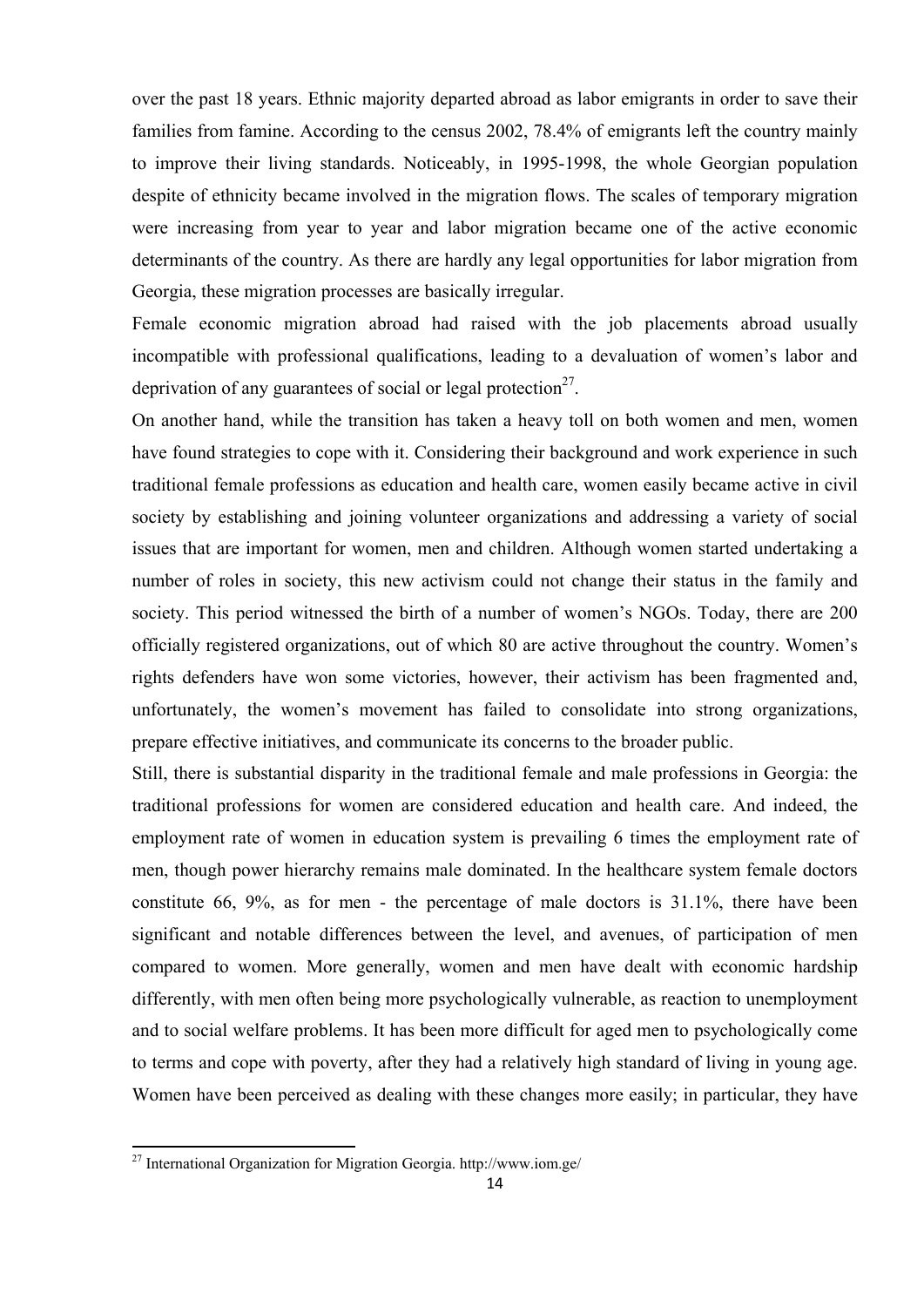been able to work, more actively engage with new circumstances and they have taken on the role of breadwinner in their families. As a result of women becoming the breadwinners, men have hesitated taking the homemaker role. This has led to a double-burden for women, having to run the household as well as secure earnings for the family<sup>28</sup>.

 <sup>28</sup> National Statistics Office of Georgia. www.geostat.ge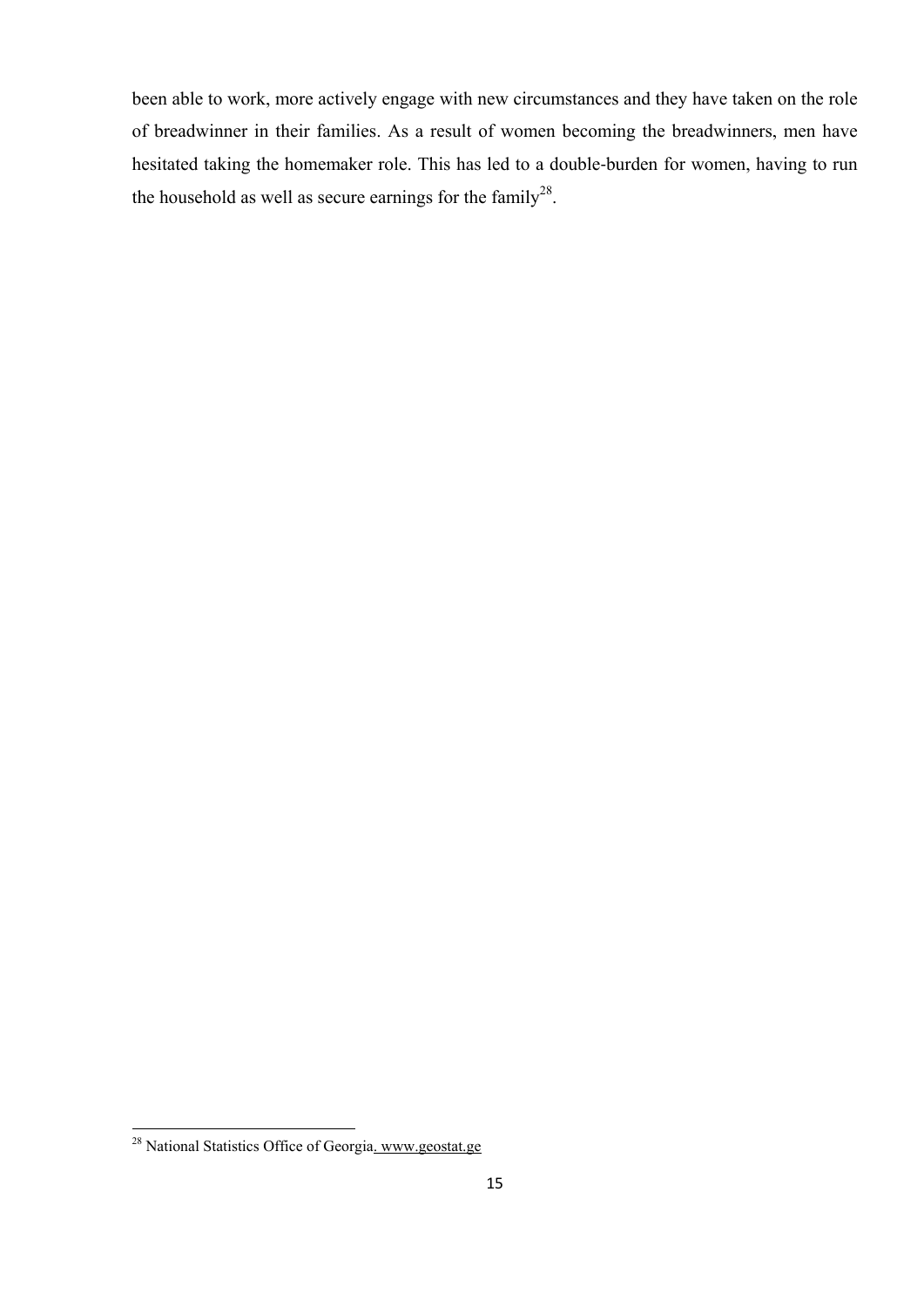#### **Domestic Violence**

Both the government and civil society of Georgia have undertaken a number of efforts to address human rights concerns, including combating DV. Georgia faced significant problems in addressing DV from the 1990s until 2005. However, there were numerous, highly collaborative efforts underway to address these issues.

In 2003 it was noted that —there is no separate legislative act prohibiting domestic violence, and the Criminal Code of Georgia does not recognize the concept; the victims of DV have very little understanding of their rights, even though they are protected under international conventions; and that factors preventing victims from reporting their situations included ―psychological barriers and fear due to a lack of police assistance or assurance that courts would prosecute abusers<sup>29</sup>. The report also noted limited programs in Georgia aimed to approach DV victims or to protect them from future assault<sup>30</sup>.

With these ongoing services and activities in the country, in 2004, Georgia started drafting a law against domestic violence<sup>31</sup>. Through these efforts, in May 2006, Parliament passed the Law on Domestic Violence. Nonetheless, part of society continued to claim that DV was not a problem in Georgia. The next step was the composition and charter of the Interagency Council for the Prevention of Domestic Violence - on 26 December 2008<sup>32</sup>, which is responsible for programming in the following areas: 1) Legislation, 2) Victim Protection and Legal Aid, 3) Awareness Raising, and 4) Training and Education for service providers.

Despite these positive indications, by all accounts, capacity change in addressing DV for men and women in Georgia has moved more slowly than expected. There are continued difficulties related to cultural, gender, and socioeconomic conditions. The victim is often too frightened or too ashamed to speak about it .It would be wrong to ignore that many victims and their children may continue to live with violent partners for a significant period of time. They may do so for any number of very complex reasons.

It needs some time to make people and families much more open and willing to speak about problems and to understand that crimes within family are much more difficult and much sever than those crimes committed outside family. Because of tradition and mentality in Georgia,

 $^{29}$  DevTech Systems Inc, 45.<br><sup>30</sup> DevTech Systems Inc, 45

<sup>&</sup>lt;sup>30</sup> DevTech Systems Inc, 45<br><sup>31</sup> Government of Georgia. "Law of Georgia on the Prevention of Domestic Violence, Protection of and Assistance to Victims of Domestic Violence." 2006

<sup>&</sup>lt;sup>32</sup> Government of Georgia (GoG), "Composition and Charter of Interagency Council for the Prevention of Domestic Violence." 2008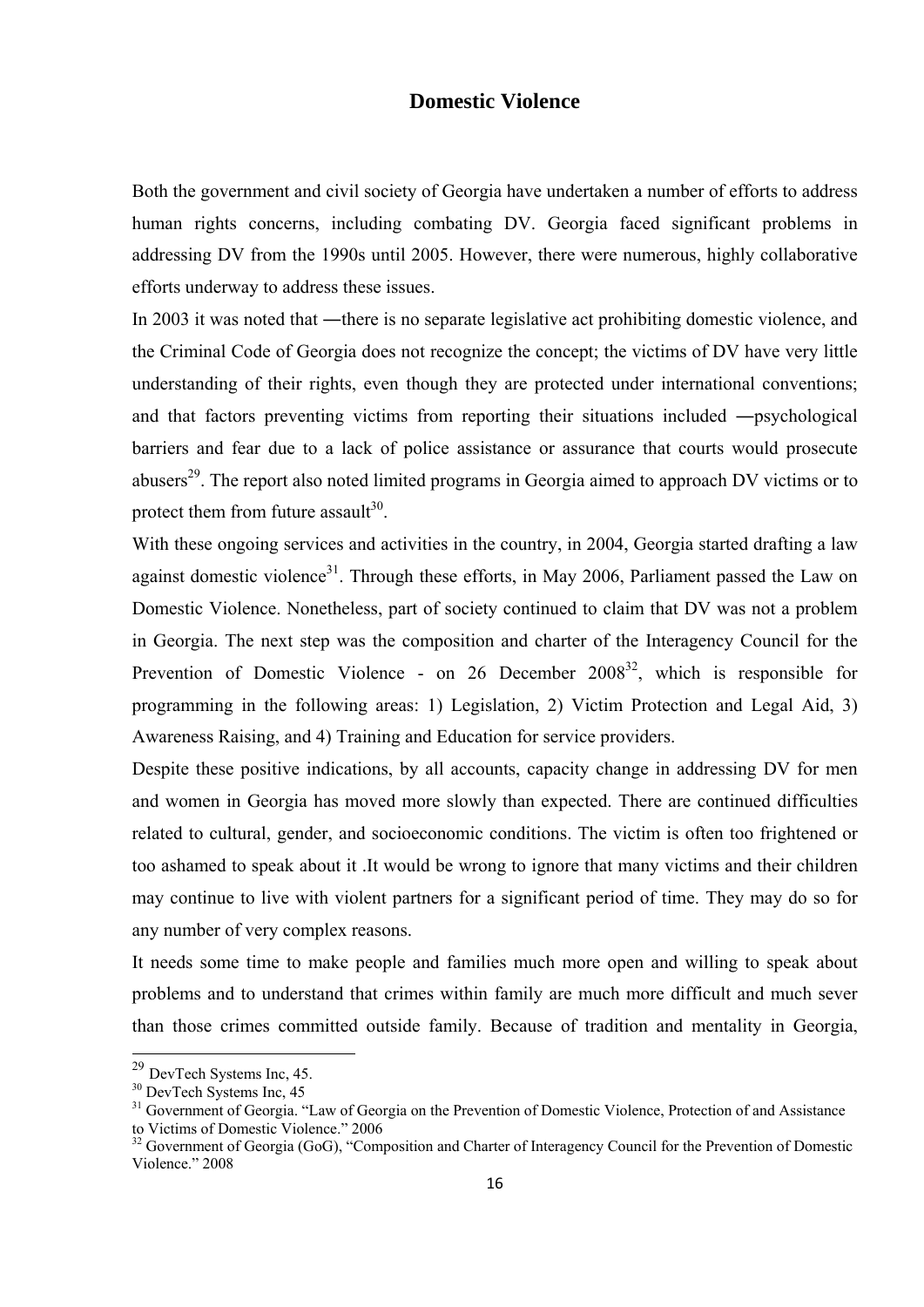women are ashamed to speak about DV and not tolerate the violence in sake of keeping the family together.

The general differences in capacity to address DV among the regions of Georgia are an important issue, as in regions and villages family relationships are much more closed.

The lack of data on victims of domestic violence is a key problem in Georgia. Every other agency has statistics, but general statistics doesn't exist. The challenge is that there is duplication and overlap of the existing statistics, but not necessarily shared within stakeholders. Finally, to reach remote regions of the country and challenge cultural norms and stereotypes, it is essential to work on a community level and be informed by the work of locals. In future awareness raising campaigns, particularly in rural areas of Georgia, more robust efforts should be made to reach people in languages other than Georgian, and sensitivity to the evolving needs of IDP groups and sexual minorities should also be considered.

Positive aspects of the DV law include that it prioritizes the protection and needs of victims rather than focusing primarily on prosecution of offenders. The DV law amendments passed in 2009 addressed some of the gaps in the original legislation, such as elaboration on the details of rehabilitation for offenders and increased protection of victims.

Though police practice has improved, some police procedures have the potential to put victims at further risk and may lead victims to choose not call the police. Strong efforts have been made to sensitize police about DV, and police are undertaking wholehearted efforts to improve practices related to DV victims. Though, high levels of staff turnover within all professions create gaps in knowledge about DV.

Awareness about DV appears to have increased among the general population. Much of the DV awareness raising materials had been translated into multiple languages in order to target non-Georgian speaking citizens. However, DV continues to be viewed as a private matter. DV awareness raising programs did not focus enough on reaching out people living in rural areas and to sexual minorities. Funding limitations impede stakeholders' ability to maintain continuous awareness raising efforts.

.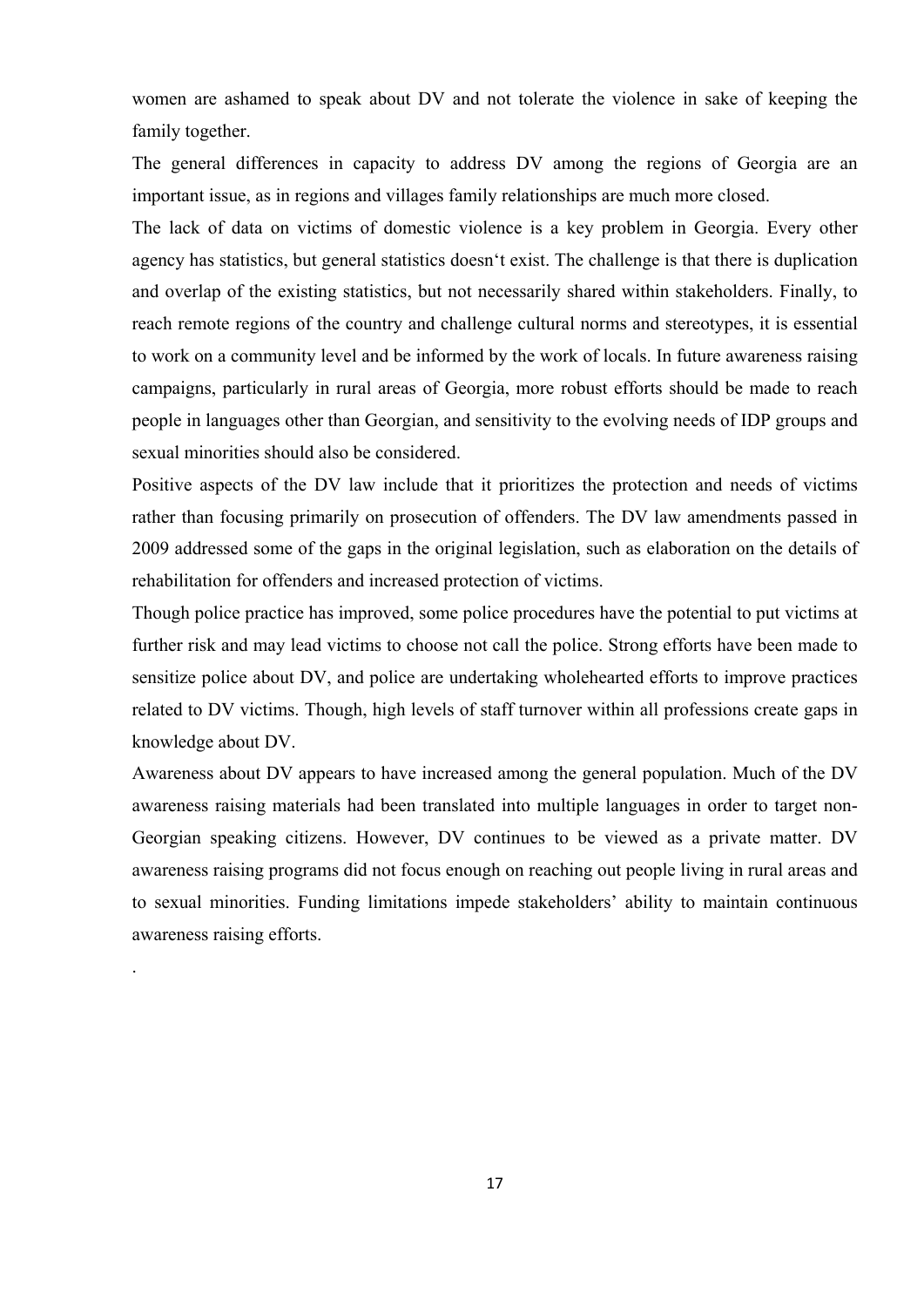## **Enforcement of the legal framework in the field of gender equality**

The Government of Georgia has a history of making efforts to promote gender equality in the country.

A State Commission on Elaboration of the State Policy for Women's Advancement was established in 1998. The Commission elaborated a draft "National Action Plan for Improving Women's Conditions in Georgia for 1998-2000", which was approved by the President of Georgia. The Plan had the following priorities: 1) establishment of Institutional Mechanism; 2) Increase women's role and participation in decision-making processes; 3) Economic policy; 4) Women and poverty; 5) Women and armed conflicts; 6) Women and health improvement; 7) Women's rights.

After the Rose Revolution of 2003 Georgia strengthened the development of a gender equality policy, together with other important reforms, which were reflected in pronounced political, social, and economic transformations in Georgia.

#### *International Framework*

#### **Convention on the Elimination of All Forms of Discrimination against Women (CEDAW)**

(1994): This Convention guarantees women equal rights with men in many spheres of life, including education, employment, health care, political participation, nationality, and marriage. The Convention also "takes an important place in bringing the female half of humanity into the focus of human rights concerns."33

**Beijing Declaration and Platform for Action** (1995): The Platform for Action is a groundbreaking agenda for women's empowerment that brought the concept of gender mainstreaming into the international discourse. It aims to remove "all the obstacles to women's active participation in all spheres of public and private life through a full and equal share in economic, social, cultural, and political decision-making."<sup>34</sup>

**European Convention on Human Rights (**1999): This Convention sets forth a number of fundamental rights and freedoms. Article 14 prohibits discrimination with respect to rights under the Convention<sup>35</sup>.

<sup>&</sup>lt;sup>33</sup> United Nations General Assembly. (1979, December 18). Convention on the Elimination of all Forms of Discrimination against Women.

<sup>&</sup>lt;sup>34</sup> United Nations Fourth World Conference on Women. (1995, September 15). Beijing Declaration and Platform for Action.

<sup>&</sup>lt;sup>35</sup> Council of Europe. (1950, November 4). European Convention on Human Rights.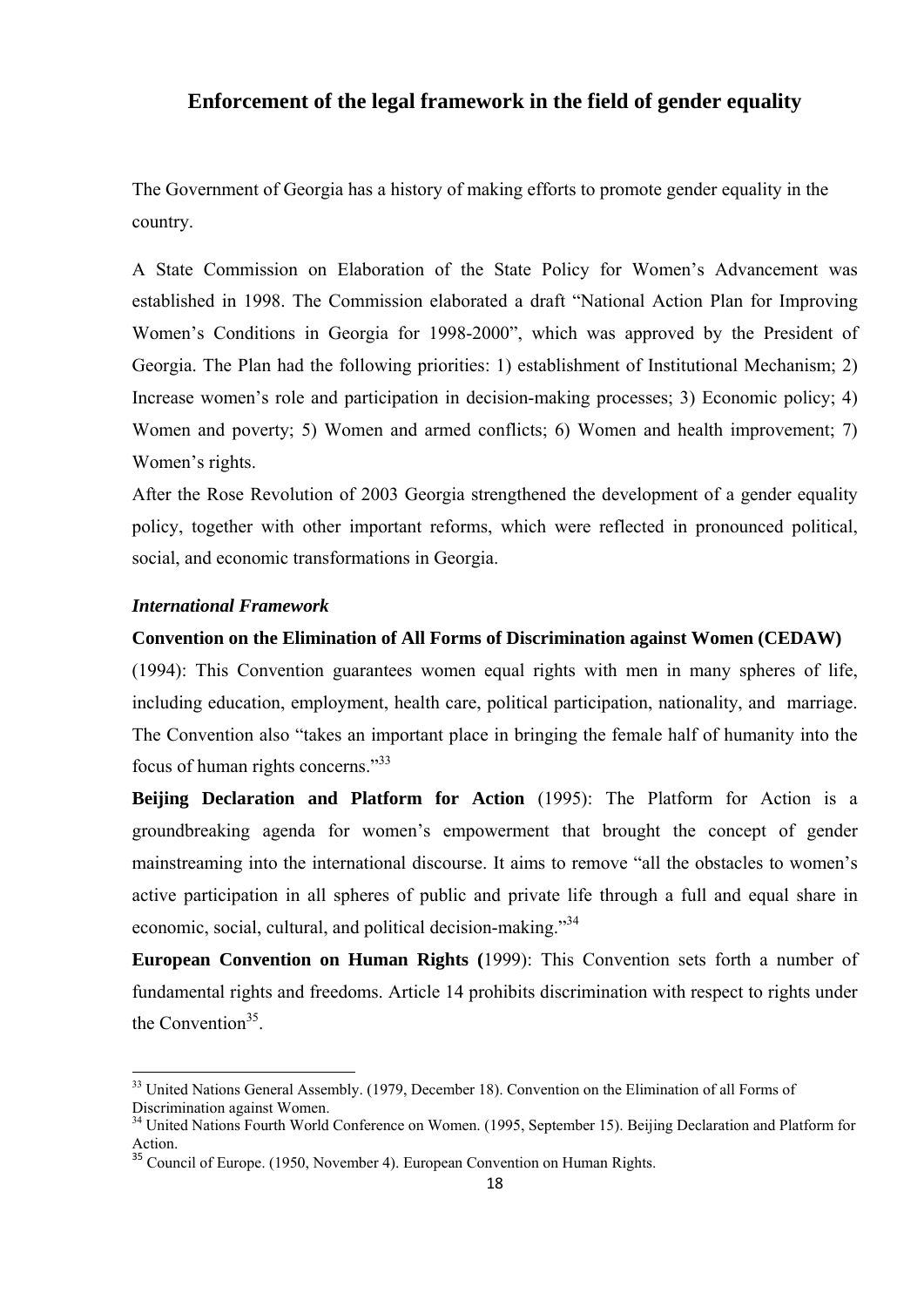**Millennium Declaration** (2000): This Declaration created the Millennium Development Goals (MDGs), eight goals to be achieved by 2015 that respond to the world's major development challenges. They form a blueprint agreed upon by the majority of the world's countries and as well as the world's leading development institutions. Goal 3, which is to promote gender equality and empower women, is particularly applicable  $36$ .

**Optional Protocol to the Convention on the Elimination of All Forms of Discrimination against Women** (2002): The Optional Protocol enables individuals to raise complaints with the CEDAW Committee and allows the Committee to investigate human rights violations in member states. By ratifying the Optional Protocol, Georgia recognized the competence of the CEDAW Committee to receive and consider complaints from individuals or groups within its jurisdiction $37$ .

The Government of Georgia faces significant challenges with regard to the implementation of the Convention on the occupied territories of Abkhazia, Georgia and Tskhinvali region/South Ossetia, Georgia, where the Government of Georgia is unable to exercise effective control.

#### *Domestic Framework*

**Constitution of the Republic of Georgia** (1995): The Constitution is the supreme law of Georgia. The following articles of the Constitution are particularly applicable: Article 6, which states that legislation shall correspond to universally recognized principles and rules of international law; Article 7, which provides that the state shall recognize and protect universally recognized human rights and freedoms; Article 14, which posits that everyone is equal before law regardless of race, color, language, sex, religion, political and other opinions<sup>38</sup>.

**State Concept of Georgia on Gender Equality** (2006): The Concept institutionalizes the significance and priority for equality of women and men in Georgian society. The Concept was developed in line with the ideals behind the Rose Revolution, when Georgians expressed their will to build a democratic state. It was thus believed that every Georgian should be given equal rights in order for every citizen to contribute to the further development of the state. The Concept

<u> Andrewski politika (za obrazu pod predsjednika u predsjednika u predsjednika u predsjednika (za obrazu pod p</u>

<sup>&</sup>lt;sup>36</sup> United Nations General Assembly. (2000, September 8). Resolution Adopted by the General Assembly: United Nations Millennium Declaration

<sup>&</sup>lt;sup>37</sup> United Nations General Assembly. (1999, October 6). Optional Protocol to the Convention on the Elimination of All Forms of Discrimination against Women.

<sup>&</sup>lt;sup>38</sup>Parliament of Georgia. (1995, August 24). Constitution of the Republic of Georgia.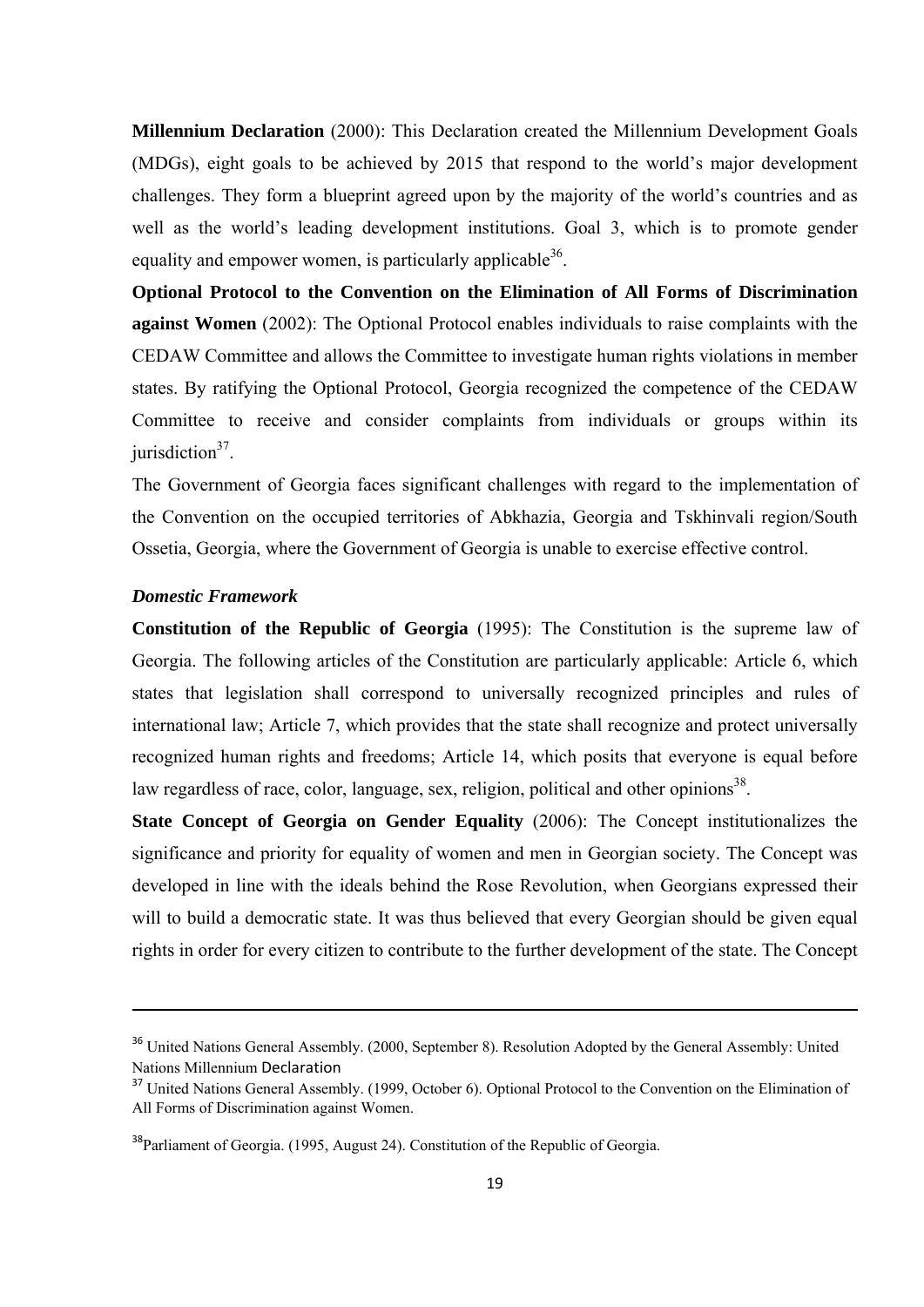is primarily philosophical and states few actual concerns of women in Georgia. Nonetheless, the Concept is viewed as a precursor to the Law on Gender Equality<sup>39</sup>.

**The Law Combating Trafficking in Persons** (2006): The Law and definitions of human trafficking rely on acts of force, fraud, and coercion to exploit a person as labor or services. With force, fraud, and coercion being the main factors of human trafficking, this definition is dependent upon acts of violence against the trafficked victim.

The Government created the State Fund for Protection and Support of Victims of Trafficking (the body responsible for protecting, rehabilitating, and sheltering victims of trafficking). A decree by the President in 2006 designated the following government agency representatives to be members of the Interagency Council for TIP: Minister of Justice, Chairman of the Coordination Council Deputy Minister of the Ministry of Labor, Health and Social Affairs Deputy Minister of the Ministry of Interior Deputy, Minister of the Ministry of Justice, Deputy Minister of the Ministry of Education and Ministry of Foreign Affairs.

**The Law on the Suppression of Domestic Violence, Protection and Assistance of the Victims of Domestic Violence (2006):** After passing the Law the subsequent National Action Plan was developed. The Law represented significant first steps in establishing legislative regulation and protection for men and women victims of DV in Georgia. The scope of the Law is to define domestic violence and to provide legal and organizational methods to identify and combat DV. It also aims to guarantee protections in both legal and social spheres for DV victims<sup>40</sup>.

In December 2009, amendments to the DV law were approved and adopted by the Parliament. Among other issues, these amendments aim to address with more specificity rehabilitation services for DV perpetrators, and to reassess the national referral mechanism. These changes are likely to have a strong effect moving forward on the identification and treatment of DV victims and perpetrators alike.

Law on Gender Equality (March 2010): The Law establishes the fundamental guarantees of equal rights, freedoms, and opportunities of women and men granted by the Constitution, defined legal mechanisms, and conditions for their implementation in relevant spheres of social

<sup>&</sup>lt;sup>39</sup> Parliament of Georgia. (2006, July). State Concept of Georgia on Gender Equality.

 $^{40}$  Criminalization of Trafficking in Persons in 2003, "Law of Georgia on the Prevention of Domestic Violence, Protection of and Assistance to Victims of Domestic Violence" in 2006, and the "Law of Georgia on Combating Human Trafficking" in 2006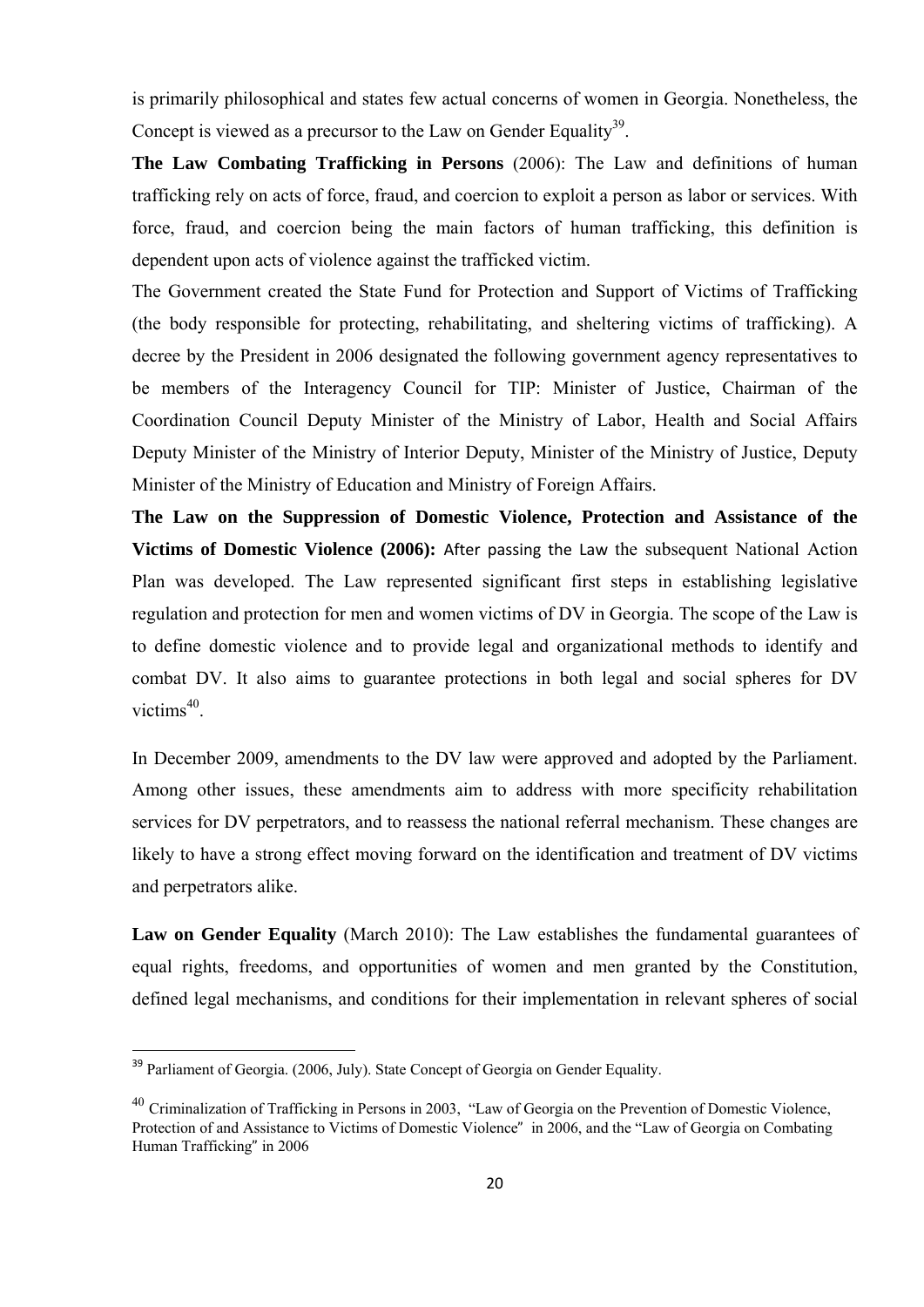life. The Law mandates the collection of data disaggregated by sex; equality in the spheres of education, labor relations, family relations, healthcare, and social protection; and equal voting rights for men and women. The Law names the Gender Equality Advisory Council responsible for developing the National Action Plan for Gender Equality, ensuring its coordination, and monitoring its implementation. The Council shall submit annual reports on the status of gender equality to Parliament. The Office of the Public Defender is granted authority to monitor and take responsive measures on violations of gender equality. The law also introduces gender-responsive planning and budgeting on the part of the government<sup>41</sup>.

The Georgian Government also adopted a number of measures to address gender inequality in Georgia, including **the National Action Plan on Security Council Resolution 1325** (2011) and **amendment to the Electoral Law – the additional financial support to the political parties** that have 20% of women on their party lists (2012).

All the novelties in the Georgian legislation and practices, including the drafting of the abovementioned strategies, coordination councils, institutional mechanisms and laws were introduced and implemented with the limited capacity.

To address the limited availability of sex disaggregated statistical data to assess progress and trends over time Georgia addressed the issue of enhancing collection of data disaggregated by sex covering entire population, and the sectors of health care, social security, education, households, employment and unemployment, incomes and expenditure, business sector, agriculture, crime, power. In this regard the reference shall be made to publication of the National Statistics Office of Georgia "Women and Men in Georgia", published in 2011 in Tbilisi and the Statistical Booklet published by the Department of Statistics, Ministry of Economic Development of Georgia, in 2008 called "Women and Men in Georgia".

Although a continued stream of legislation has been passed since 2006 to address gender inequality in Georgia, several important gaps persist. Georgia ranks 86th out of 135 countries on the World Economic Forum's Global Gender Gap index<sup>42</sup>. Other Southern Caucasus countries have comparable rankings, with Armenia at 84th place and Azerbaijan at 91st.

<sup>&</sup>lt;sup>41</sup> Parliament of Georgia. (2010, March 27). Law of Georgia on Gender Equality.

<sup>42</sup> www.**weforum**.org/reports/**global**-**gender**-**gap**-report-2012